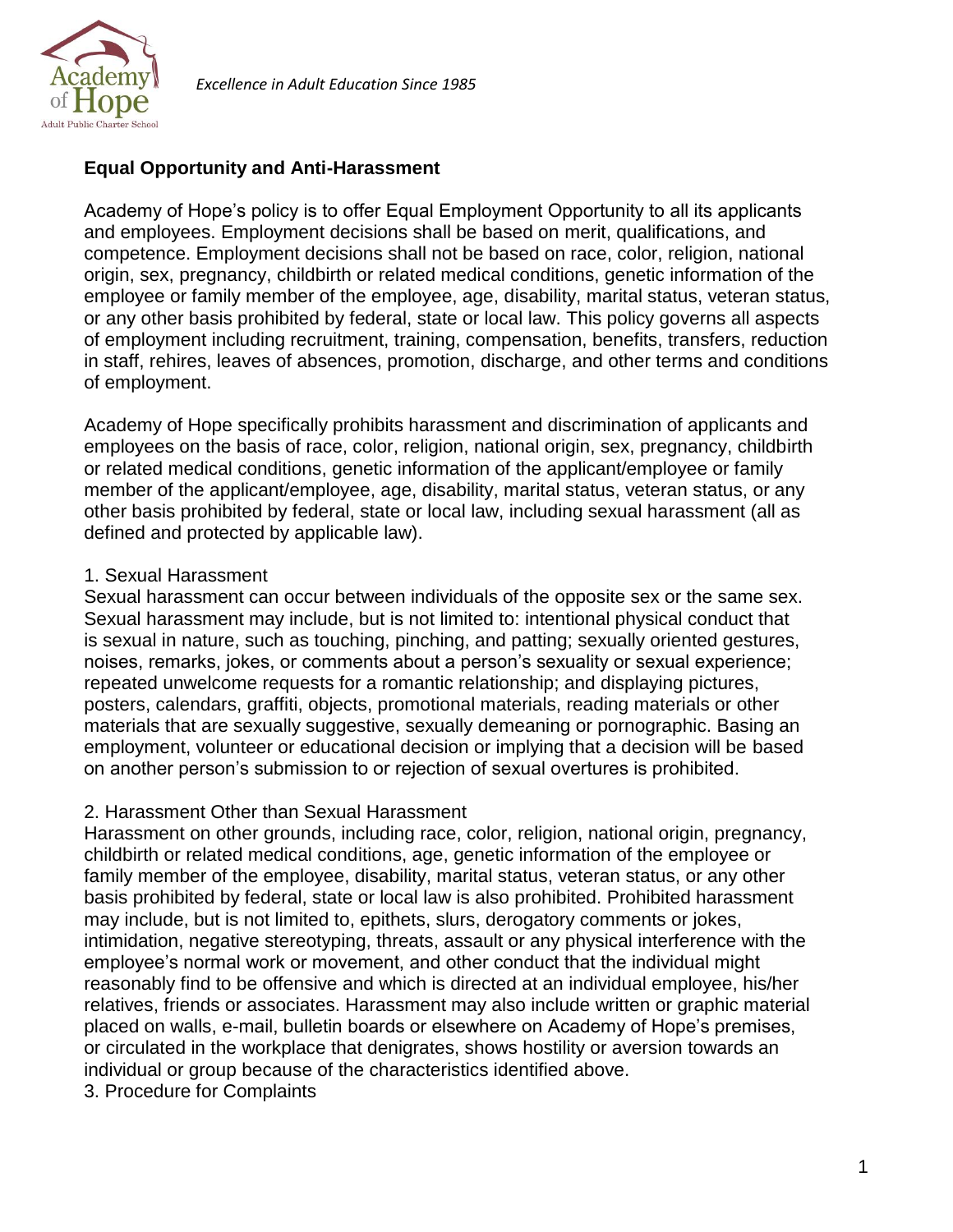

If any employee, volunteer or student of Academy of Hope believes conduct that violates this policy has occurred, or if any of these persons has questions concerning this policy, he or she should contact the HR Generalist or their supervisor immediately. Individuals are encouraged to report potential harassment before it becomes severe or pervasive. Reports will be investigated impartially, and any warranted corrective action will be taken, including discipline for inappropriate conduct. Complaints will be handled confidentially, except as necessary for investigation and resolution. This policy prohibits retaliation, harassment, or other adverse action because of making a complaint, assisting in an investigation, opposing harassment or otherwise exercising employment rights protected by law.

## **Substance Abuse Policy**

AoH maintains a drug-free workplace and intends that AoH personnel be a drug-free workforce. Employees and volunteers may not use, possess, manufacture, distribute, dispense, transport, sell, or be under the influence of or be impaired by illegal drugs or alcohol while on AoH's premises or while conducting any business-related activity at a client site or any other place away from AoH's premises. Such activities not only violate company rules, but also can jeopardize AoH and create situations that are unsafe or that substantially interfere with job performance. You may use legally prescribed drugs on the job only if they do not impair your ability to perform the essential functions of your job effectively and safely without endangering yourself or others. Employees or volunteers in violation of this policy are subject to appropriate disciplinary action, up to and including termination.

### **Whistleblower Policy**

#### 1. General

A whistleblower as defined by this policy is an employee of Academy of Hope who reports an activity that he/she considers to be illegal or dishonest. The whistleblower is not responsible for investigating the activity or for determining fault or corrective measure; the Chief Executive Officer and, when appropriate, the Chair of the Board of Directors are charged with these responsibilities. It is the intent of Academy of Hope to adhere to all laws and regulations that apply to the organization and the underlying purpose of this policy is to support the organization's goal of legal compliance.

### 2. No Retaliation

No employee or volunteer who in good faith reports a violation shall suffer harassment, retaliation, or adverse employment consequences. An employee who retaliates against someone who has reported a violation in good faith is subject to discipline up to and including termination of employment. The Whistleblower Policy is intended to encourage and enable employees and volunteers to raise serious concerns within Academy of Hope prior to seeking resolution of the issue externally.